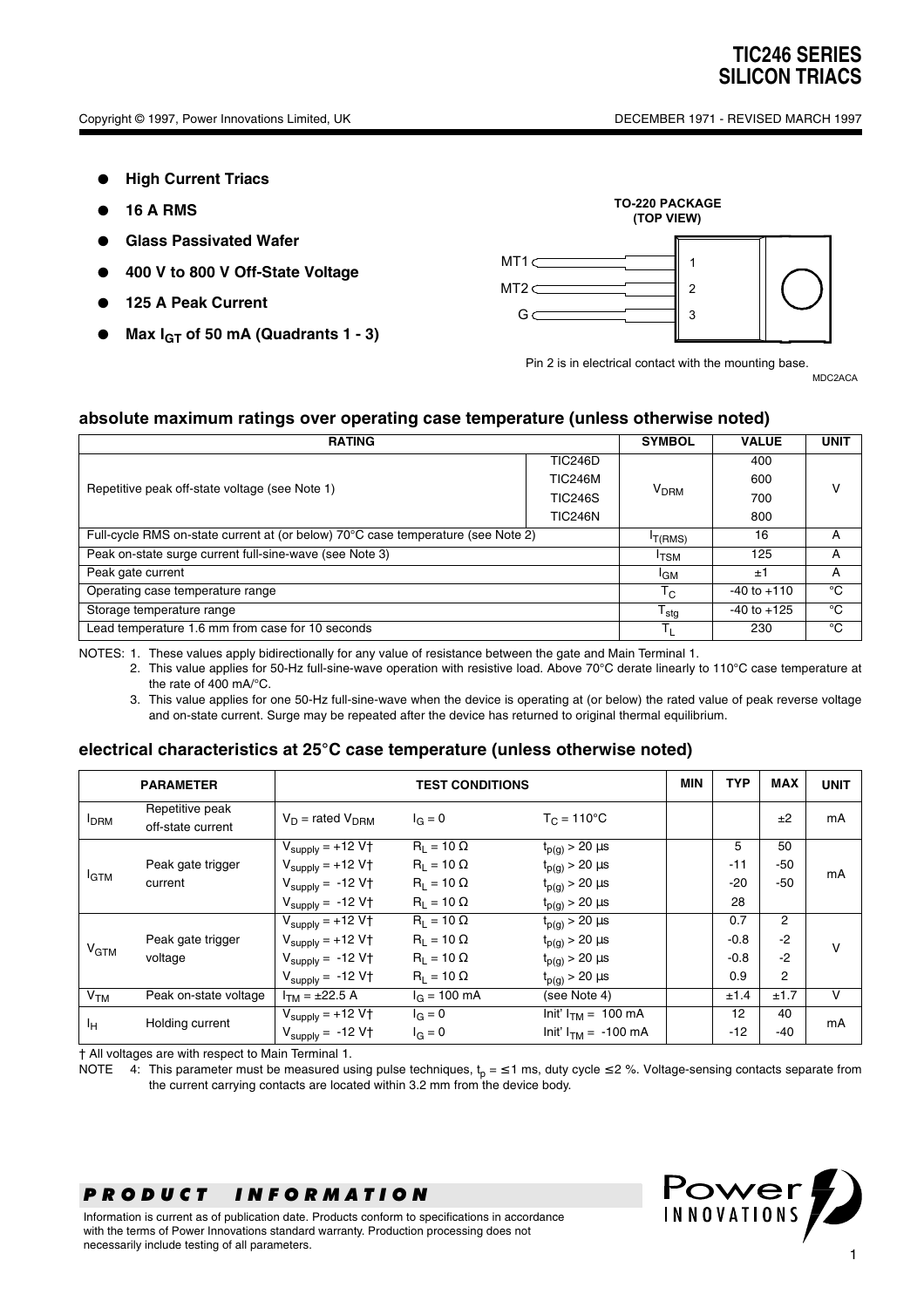#### DECEMBER 1971 - REVISED MARCH 1997

#### **electrical characteristics at 25°C case temperature (unless otherwise noted) (continued)**

|                | <b>PARAMETER</b>                              | <b>TEST CONDITIONS</b>                                                        |                  |                                                     | <b>MIN</b> | TYP  | <b>MAX</b>  | <b>UNIT</b> |
|----------------|-----------------------------------------------|-------------------------------------------------------------------------------|------------------|-----------------------------------------------------|------------|------|-------------|-------------|
| J <sub>L</sub> | Latching current                              | $V_{\text{supply}} = +12 V \uparrow$<br>$V_{\text{supply}} = -12 \text{ V}$ † | (see Note 5)     |                                                     |            |      | 80<br>$-80$ | mA          |
| dv/dt          | Critical rate of rise of<br>off-state voltage | $V_D$ = Rated $V_D$                                                           | $I_G = 0$        | $T_C = 110^{\circ}C$                                |            | ±400 |             | $V/\mu s$   |
| $dv/dt_{(c)}$  | Critical rise of<br>commutation voltage       | $V_D$ = Rated $V_D$<br>$di/dt = 0.5 I_{T(RMS)}/ms$                            |                  | $T_{C}$ = 80 $^{\circ}$ C<br>$I_T = 1.4 I_{T(RMS)}$ | ±1.2       | ±2   |             | $V/\mu s$   |
| di/dt          | Critical rate of rise of<br>on -state current | $V_D$ = Rated $V_D$<br>$di_{\odot}/dt = 50$ mA/us                             | $I_{GT} = 50$ mA | $T_{C} = 110^{\circ}C$                              |            | ±200 |             | $A/\mu s$   |

† All voltages are with respect to Main Terminal 1.

NOTE 5: The triacs are triggered by a 15-V (open-circuit amplitude) pulse supplied by a generator with the following characteristics:  $R_G$  = 100 Ω,  $t_{p(g)}$  = 20 μs,  $t_r$  = ≤ 15 ns, f = 1 kHz.

#### **thermal characteristics**

| <b>PARAMETER</b> |                                         |  | TVP | <b>MAX</b>      | UNIT                          |
|------------------|-----------------------------------------|--|-----|-----------------|-------------------------------|
| ⊓ <sub>θJC</sub> | Junction to case thermal resistance     |  |     | $\sim$<br>. . ت | $^{\circ}$ C/M<br><b>UIVV</b> |
| ¬്⊎A             | Junction to free air thermal resistance |  |     | 62.5            | $^{\circ}$ C/M<br>◡៸៴៴        |

## **TYPICAL CHARACTERISTICS**

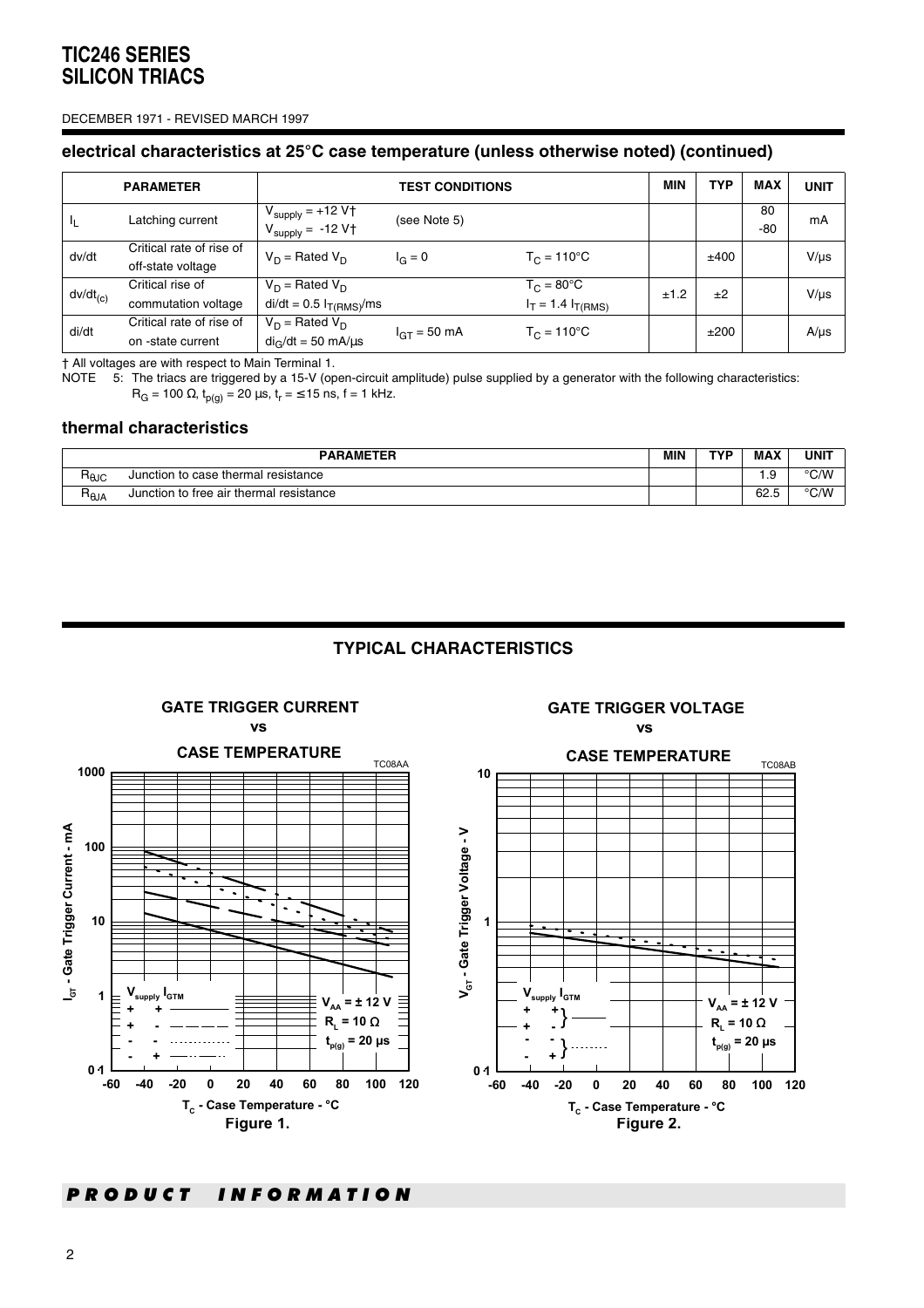DECEMBER 1971 - REVISED MARCH 1997

#### **TYPICAL CHARACTERISTICS**



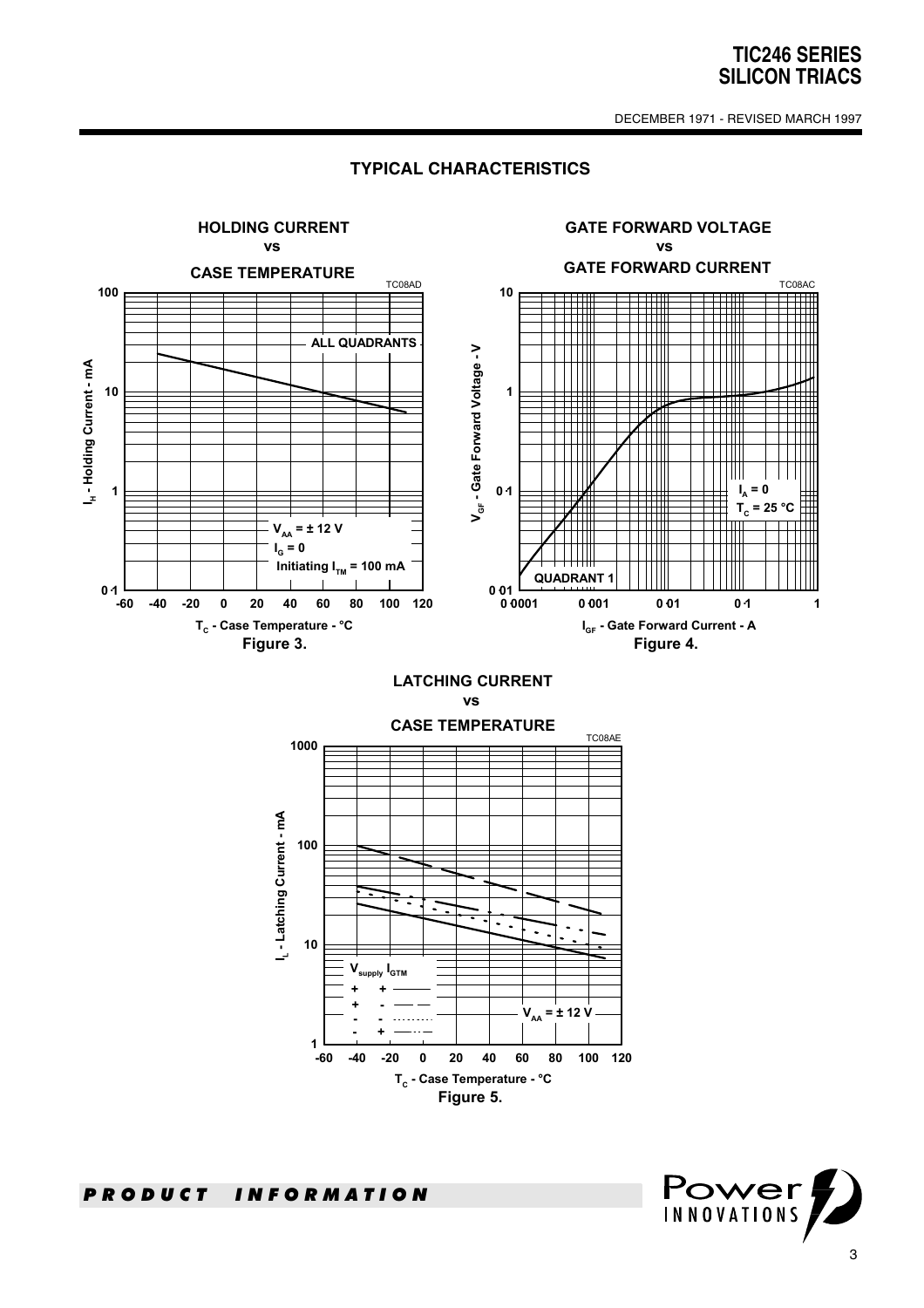#### DECEMBER 1971 - REVISED MARCH 1997

### **MECHANICAL DATA**

## **TO-220**

### **3-pin plastic flange-mount package**

This single-in-line package consists of a circuit mounted on a lead frame and encapsulated within a plastic compound. The compound will withstand soldering temperature with no deformation, and circuit performance characteristics will remain stable when operated in high humidity conditions. Leads require no additional cleaning or processing when used in soldered assembly.



B. Mounting tab corner profile according to package version.

C. Typical fixing hole centre stand off height according to package version.

Version 1, 18.0 mm. Version 2, 17.6 mm.